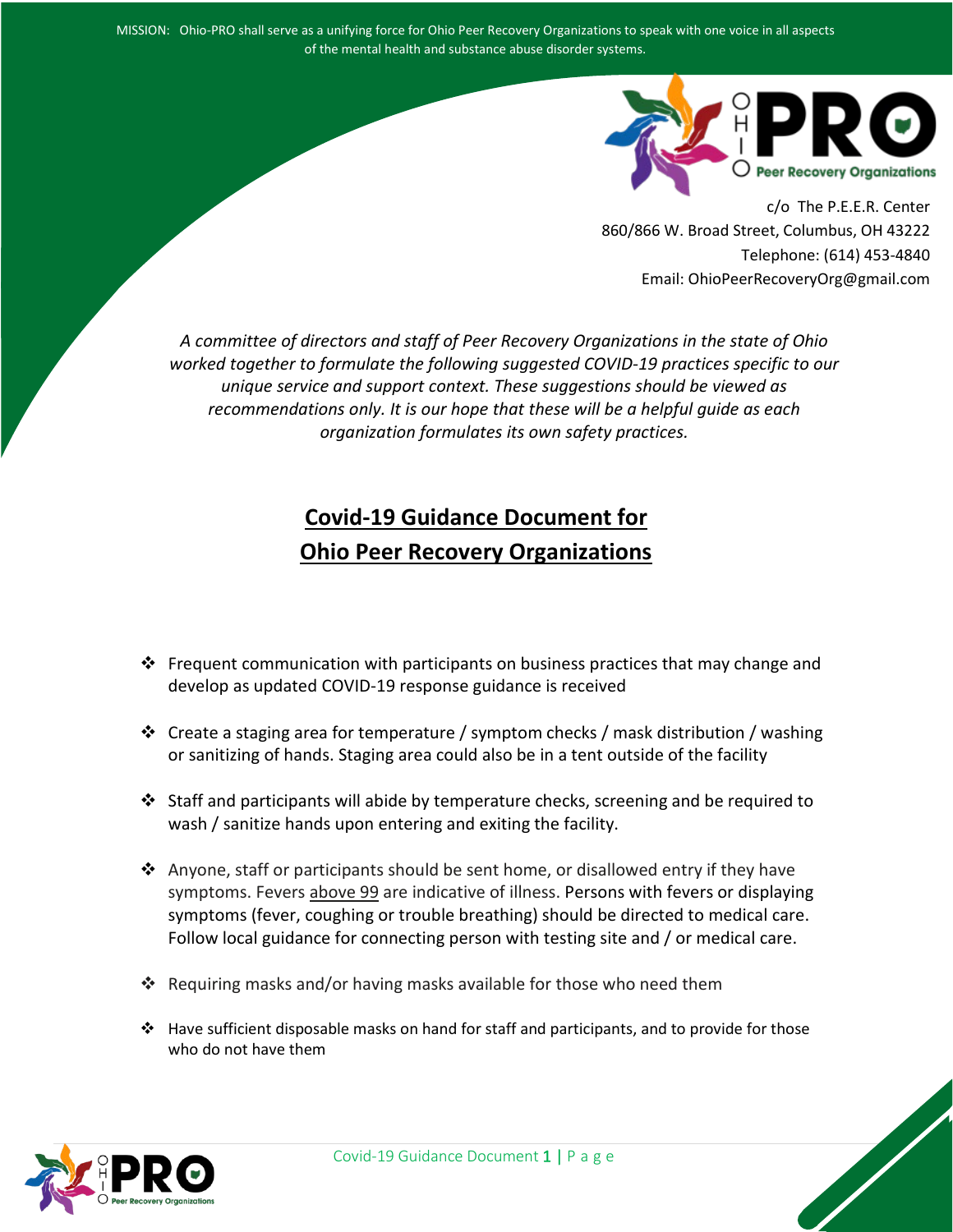- Seek verbal confirmation that people have not travelled outside of the state or country in the last month.
- No food consumption on property (take home meals)
- Limited amount of persons allowed in center (current guidance is 10 persons)
- ❖ Utilizing Virtual Sessions when possible
- ❖ Maintain safe physical distancing: Lobby Socialization areas Individual and group sessions Elevators, one person at a time or more if size allows for 6ft distance Smoking areas (if permitted)
- Recommend that people be seated at all times in designated areas except for getting food / supplies / or to attend to personal needs
- $\div$  Limit number of persons allowed in center (current Ohio guidance is 10 persons)
- Limit hours of operation (ex: 10am-12:30pm / open Monday-Thursday, closed Friday etc.)
- Consider scheduled days or appointments for Participants (incorporate new members as appropriate)
- Consider no food consumption on property (take home meals only)
- Utilize Virtual Sessions when possible and as needed
- Utilize Telehealth (telesupport) practices for members who are off-site (peer support/wellness checks)
- $\div$  Consider limited office hours for staff whose duties allow them to continue working remotely
- $\div$  Consider transportation for participants ONLY if distancing can be maintained, with masks worn always
- Allow for peer recovery supporter follow-up of participants sent home when ill. Assure linkage to COVID-19 testing facility in accordance with local guidance.



Covid-19 Guidance Document 2 | P a g e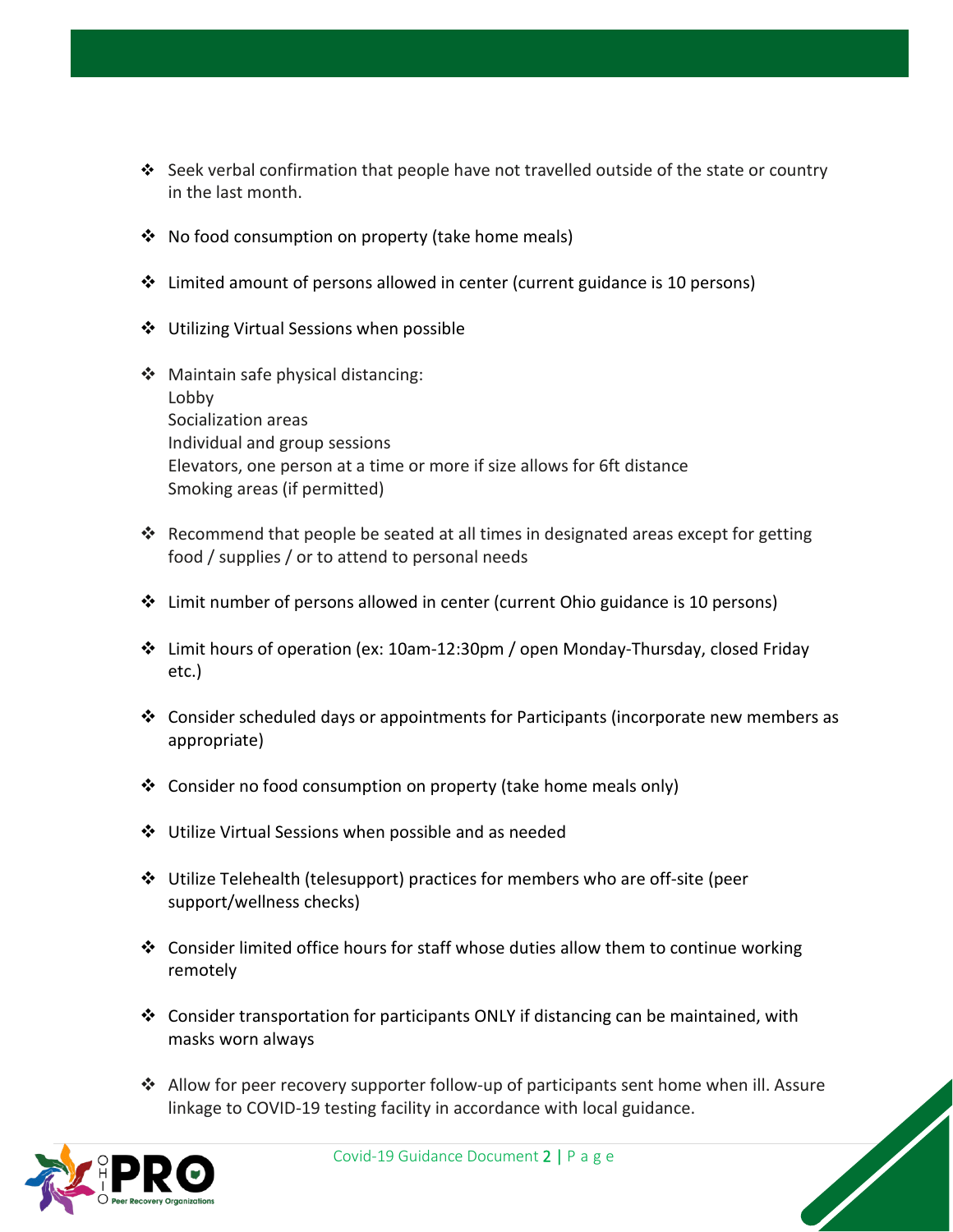- If possible, allow for one way in (ingress) one way out (egress) of facility.
- Daily, frequent cleaning and disinfecting of surfaces throughout the day, including workspaces, bathrooms, common areas and shared electronic equipment. Deep cleaning and sanitizing at end of day (consider one day each week for "deep cleaning")

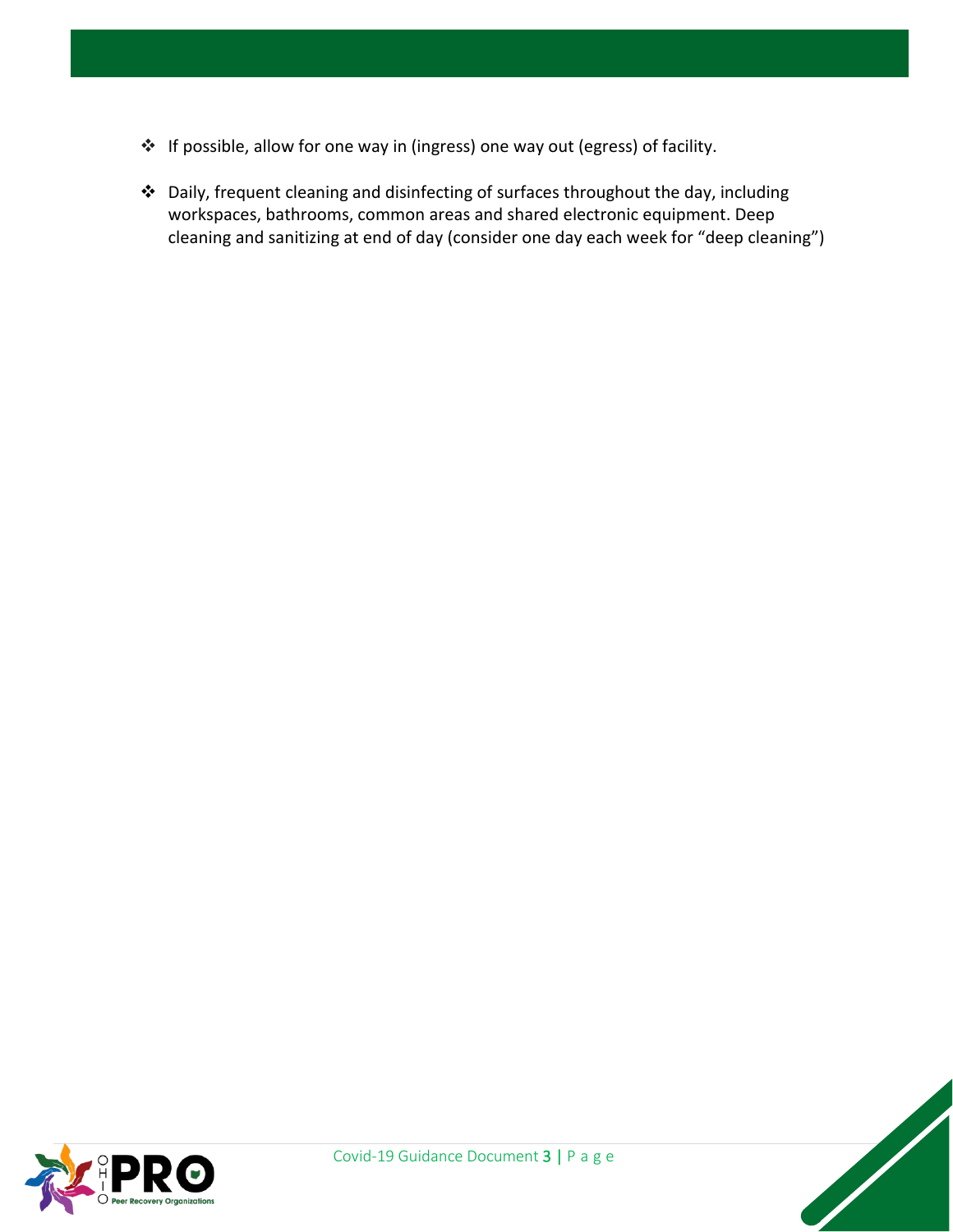MISSION: Ohio-PRO shall serve as a unifying force for Ohio Peer Recovery Organizations to speak with one voice in all aspects of the mental health and substance abuse disorder systems.



c/o The P.E.E.R. Center 860/866 W. Broad Street, Columbus, OH 43222 Telephone: (614) 453-4840 Email: OhioPeerRecoveryOrg@gmail.com

## **Helpful Links**

DOL has provided Q&As on many of the laws requirements and how it could be applied to specific scenarios. As questions arise, this is a very helpful resource: [https://www.dol.gov/agencies/whd/pandemic/ffcra-questions.](https://www.dol.gov/agencies/whd/pandemic/ffcra-questions)

#### [Families First Coronavirus Response Act: Questions and Answers | U.S.](https://www.dol.gov/agencies/whd/pandemic/ffcra-questions)  [Department of Labor](https://www.dol.gov/agencies/whd/pandemic/ffcra-questions)

As provided under the legislation, the U.S. Department of Labor will be issuing implementing regulations. Additionally, as warranted, the Department will continue to provide compliance assistance to employers and employees on their responsibilities and rights under the FFCRA.

[www.dol.gov](http://www.dol.gov/)

**------------------------------------------------------------------------**

[https://coronavirus.ohio.gov/wps/portal/gov/covid-19/checklists/english-checklists/adult-day](https://coronavirus.ohio.gov/wps/portal/gov/covid-19/checklists/english-checklists/adult-day-support-and-vocational-services-covid-19-checklist)[support-and-vocational-services-covid-19-checklist](https://coronavirus.ohio.gov/wps/portal/gov/covid-19/checklists/english-checklists/adult-day-support-and-vocational-services-covid-19-checklist)

**------------------------------------------------------------------------**

[Adult Day Support and Vocational Services COVID-19 Checklist](https://coronavirus.ohio.gov/wps/portal/gov/covid-19/checklists/english-checklists/adult-day-support-and-vocational-services-covid-19-checklist)

Information on adult day support and vocational habilitation services

**------------------------------------------------------------------------**

[coronavirus.ohio.gov](http://coronavirus.ohio.gov/)

[https://coronavirus.ohio.gov/wps/portal/gov/covid-19/checklists/english-checklists/businesses](https://coronavirus.ohio.gov/wps/portal/gov/covid-19/checklists/english-checklists/businesses-employers-covid-19-checklist)[employers-covid-19-checklist](https://coronavirus.ohio.gov/wps/portal/gov/covid-19/checklists/english-checklists/businesses-employers-covid-19-checklist)

**------------------------------------------------------------------------**

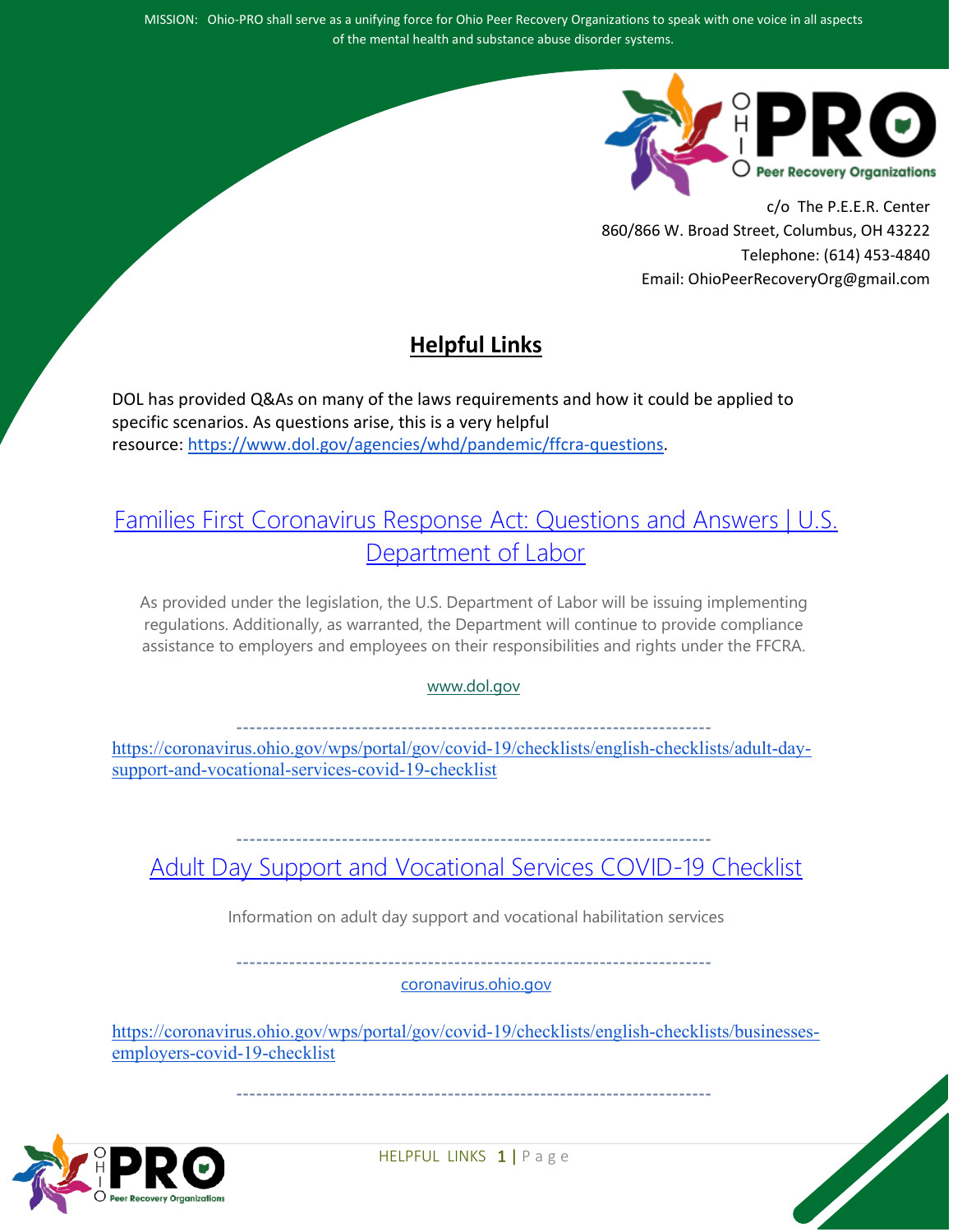### [Businesses/Employers -](https://coronavirus.ohio.gov/wps/portal/gov/covid-19/checklists/english-checklists/businesses-employers-covid-19-checklist) COVID-19 Checklist

COVID-19 Information and Checklist for Businesses/Employers. Protecting Against COVID-19. Ohio agencies and officials have implemented several policies to help businesses negatively impacted by the COVID-19 epidemic.

#### [coronavirus.ohio.gov](http://coronavirus.ohio.gov/)

**------------------------------------------------------------------------**

[https://coronavirus.ohio.gov/wps/portal/gov/covid-19/checklists/english-checklists/cleaning](https://coronavirus.ohio.gov/wps/portal/gov/covid-19/checklists/english-checklists/cleaning-disinfecting-alternatives-covid-19-checklist)[disinfecting-alternatives-covid-19-checklist](https://coronavirus.ohio.gov/wps/portal/gov/covid-19/checklists/english-checklists/cleaning-disinfecting-alternatives-covid-19-checklist)

**------------------------------------------------------------------------**

## [Cleaning and Disinfecting Alternatives -](https://coronavirus.ohio.gov/wps/portal/gov/covid-19/checklists/english-checklists/cleaning-disinfecting-alternatives-covid-19-checklist) COVID-19 Checklist

COVID-19 Cleaning and Disinfecting Alternatives. Top 5 Ways To Disinfect When Everyday Supplies Run Out. Ohio Department of Health Director Amy Acton, M.D., MPH, offers the following suggestions for preventive cleaning against COVID-19 if everyday supplies, such as cleaning wipes or cleaning sprays, run out:

[coronavirus.ohio.gov](http://coronavirus.ohio.gov/)

**------------------------------------------------------------------------**

[https://coronavirus.ohio.gov/wps/portal/gov/covid-19/checklists/english-checklists/cloth-face](https://coronavirus.ohio.gov/wps/portal/gov/covid-19/checklists/english-checklists/cloth-face-coverings-covid-19-checklist)[coverings-covid-19-checklist](https://coronavirus.ohio.gov/wps/portal/gov/covid-19/checklists/english-checklists/cloth-face-coverings-covid-19-checklist) **------------------------------------------------------------------------**

## [Cloth Face Coverings \(Masks\) COVID-19 Checklist](https://coronavirus.ohio.gov/wps/portal/gov/covid-19/checklists/english-checklists/cloth-face-coverings-covid-19-checklist)

Make cloth face coverings from household items or common materials. Use multiple layers of a fabric that does not damage or lose shape when laundered or machine dried. Support small businesses selling fabric masks at a reasonable price, but watch out for scammers offering highpriced or so-called superior masks.

[coronavirus.ohio.gov](http://coronavirus.ohio.gov/)

**------------------------------------------------------------------------**

[https://coronavirus.ohio.gov/wps/portal/gov/covid-19/checklists/english-checklists/community](https://coronavirus.ohio.gov/wps/portal/gov/covid-19/checklists/english-checklists/community-and-faith-based-organizations-covid-19-checklist)[and-faith-based-organizations-covid-19-checklist](https://coronavirus.ohio.gov/wps/portal/gov/covid-19/checklists/english-checklists/community-and-faith-based-organizations-covid-19-checklist)

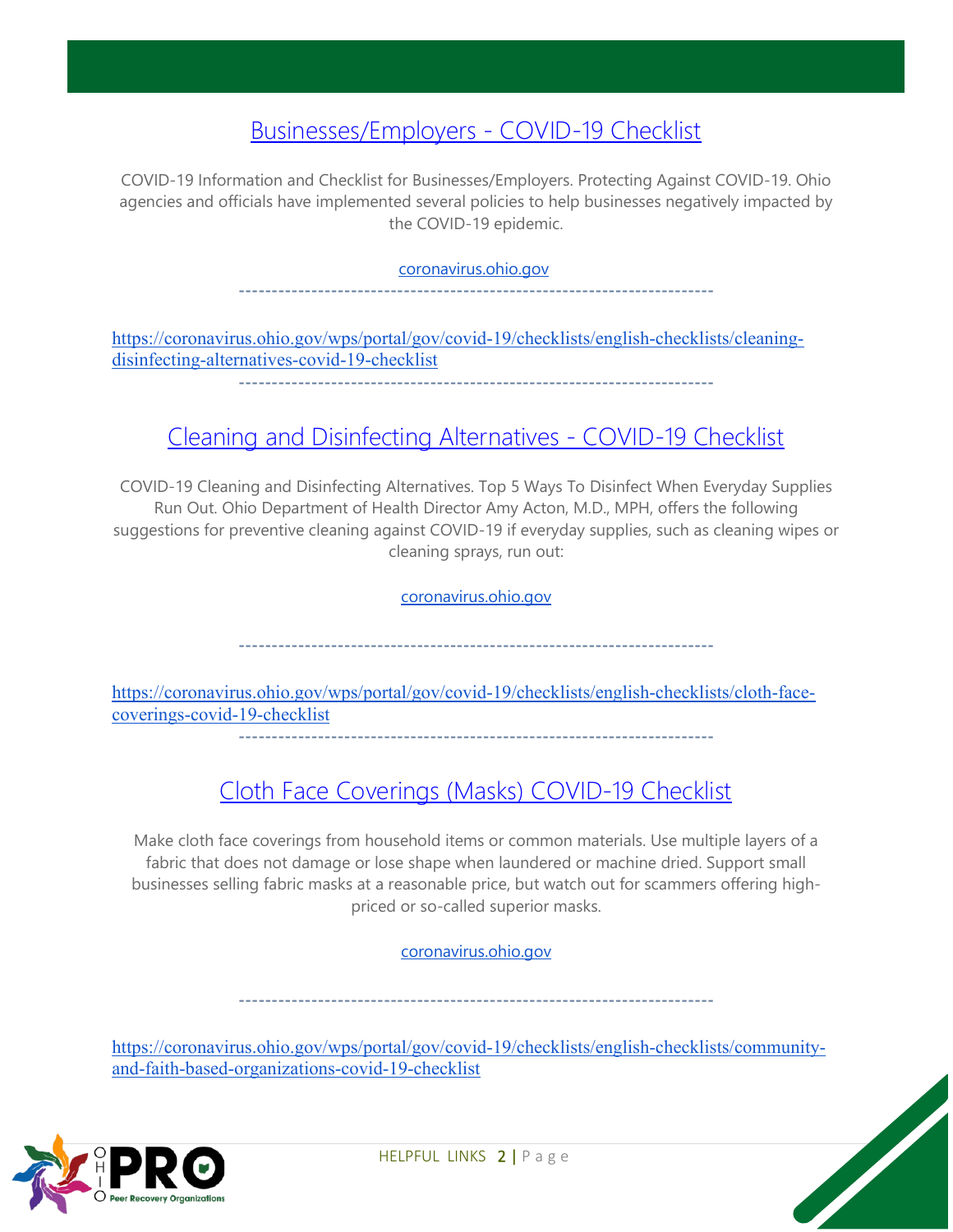## [Community and Faith-based organizations -](https://coronavirus.ohio.gov/wps/portal/gov/covid-19/checklists/english-checklists/community-and-faith-based-organizations-covid-19-checklist) COVID-19 Checklist

If you or a loved one are experiencing anxiety related to the coronavirus pandemic, help is available. Call the Disaster Distress Helpline at 1-800-985-5990 (1-800-846-8517 TTY); connect with a trained counselor through the Ohio Crisis Text Line by texting the keyword "4HOPE" to 741 741; or call the Ohio Department of Mental Health and Addiction Services help line at 1-877-275-6364 to find ...

#### [coronavirus.ohio.gov](http://coronavirus.ohio.gov/)

### [Cloth Face Coverings \(Masks\) COVID-19 Checklist](https://coronavirus.ohio.gov/wps/portal/gov/covid-19/checklists/english-checklists/cloth-face-coverings-covid-19-checklist)

**------------------------------------------------------------------------**

Make cloth face coverings from household items or common materials. Use multiple layers of a fabric that does not damage or lose shape when laundered or machine dried. Support small businesses selling fabric masks at a reasonable price, but watch out for scammers offering highpriced or so-called superior masks.

[coronavirus.ohio.gov](http://coronavirus.ohio.gov/)

**------------------------------------------------------------------------**

[https://coronavirus.ohio.gov/wps/portal/gov/covid-19/checklists/english-checklists/community](https://coronavirus.ohio.gov/wps/portal/gov/covid-19/checklists/english-checklists/community-and-faith-based-organizations-covid-19-checklist)[and-faith-based-organizations-covid-19-checklist](https://coronavirus.ohio.gov/wps/portal/gov/covid-19/checklists/english-checklists/community-and-faith-based-organizations-covid-19-checklist)

**------------------------------------------------------------------------**

[https://coronavirus.ohio.gov/wps/portal/gov/covid-19/checklists/english-checklists/managing](https://coronavirus.ohio.gov/wps/portal/gov/covid-19/checklists/english-checklists/managing-anxiety-returning-to-work-covid-19-checklist)[anxiety-returning-to-work-covid-19-checklist](https://coronavirus.ohio.gov/wps/portal/gov/covid-19/checklists/english-checklists/managing-anxiety-returning-to-work-covid-19-checklist)

**------------------------------------------------------------------------**

#### [Managing Anxiety Around COVID-19 -](https://coronavirus.ohio.gov/wps/portal/gov/covid-19/checklists/english-checklists/managing-anxiety-returning-to-work-covid-19-checklist) Returning-to-Work COVID-19 **[Checklist](https://coronavirus.ohio.gov/wps/portal/gov/covid-19/checklists/english-checklists/managing-anxiety-returning-to-work-covid-19-checklist)**

COVID-19 Checklist for Returning to Work. Managing Anxiety Around COVID-19. With many Ohioans now returning to work, there may be a lot of people feeling anxiety about possibly being exposed to COVID-19 or even returning to their old routine after months of upturn.

[coronavirus.ohio.gov](http://coronavirus.ohio.gov/)



HELPFUL LINKS 3 | Page